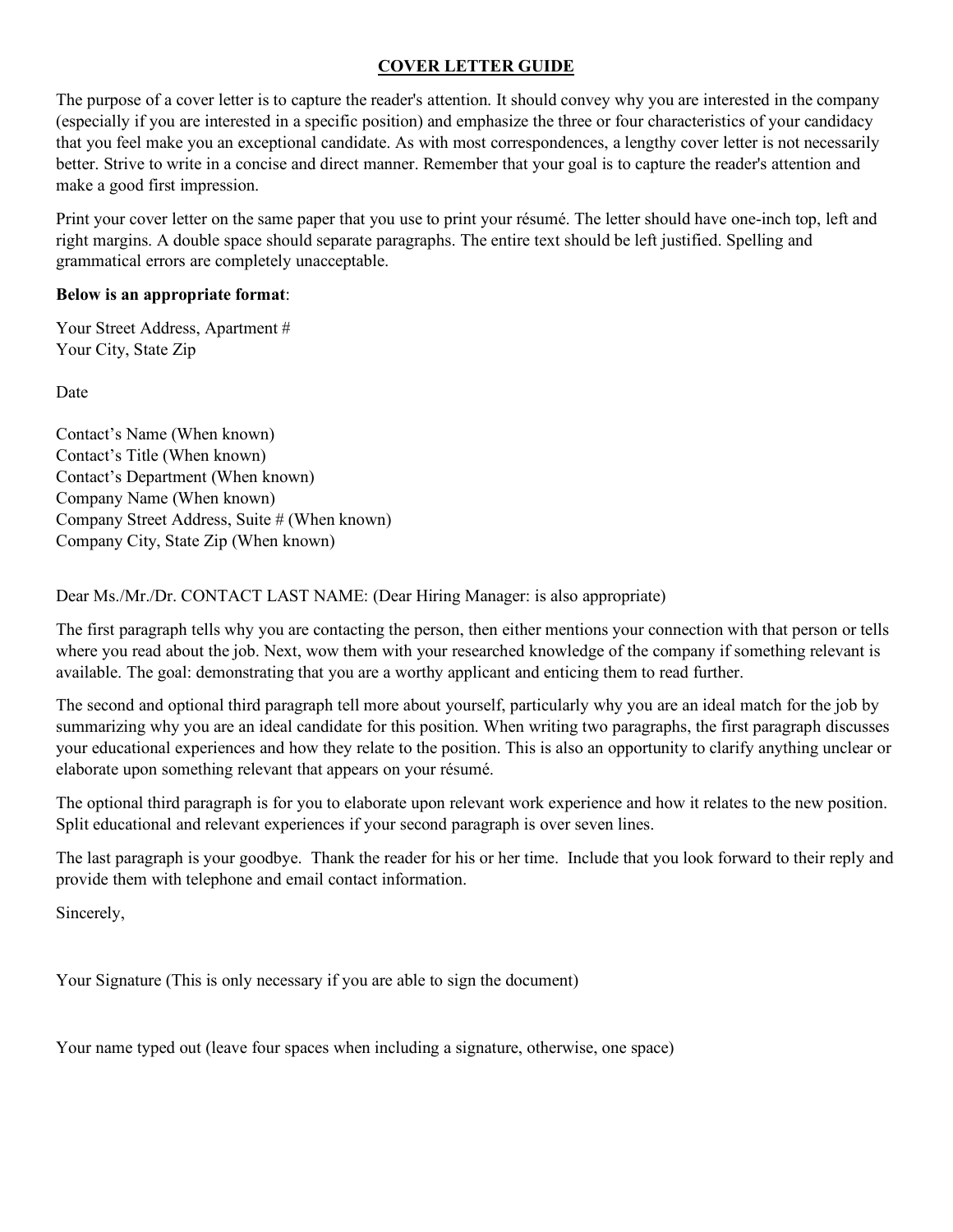# **COVER LETTER HEADING:**

The cover letter is a business correspondence. Therefore, it should be addressed accordingly. A common mistake is putting too much information in the cover letter heading. Your name, telephone number and email address should not appear at the top of the document.

When writing your greeting, be as formal as possible. Do not use the contact's first name. Instead, use the person's courtesy title such as Ms., Mr., Dr., or military rank with their last name. Dear Hiring Manager: is also appropriate if you do not have the contact's information.

## **Below is an appropriate format**:

Your Street Address, Apartment # Your City, State Zip

Date

Contact's Name (When known) Contact's Title (When known) Contact's Department (When known) Company Name (When known) Company Street Address, Suite # (When known) Company City, State Zip (When known)

# Dear Ms./Mr./Dr. CONTACT LAST NAME: (Dear Hiring Manager: is also appropriate)

## **Example for known contact**:

7400 Bay Road University Center, MI

May 10, 2019

Mr. Christopher Wagner Recruiting Specialist Pacific Financial Corporation 1120 Stillwell Avenue, Suite 211C Troy, MI 48084

Dear Mr. Wagner:

#### **Example for unknown contact**:

Return address/date same as above

Human Resources Pacific Financial Corporation 1120 Stillwell Avenue, Suite 211C Troy, MI 48084

Dear Hiring Manager: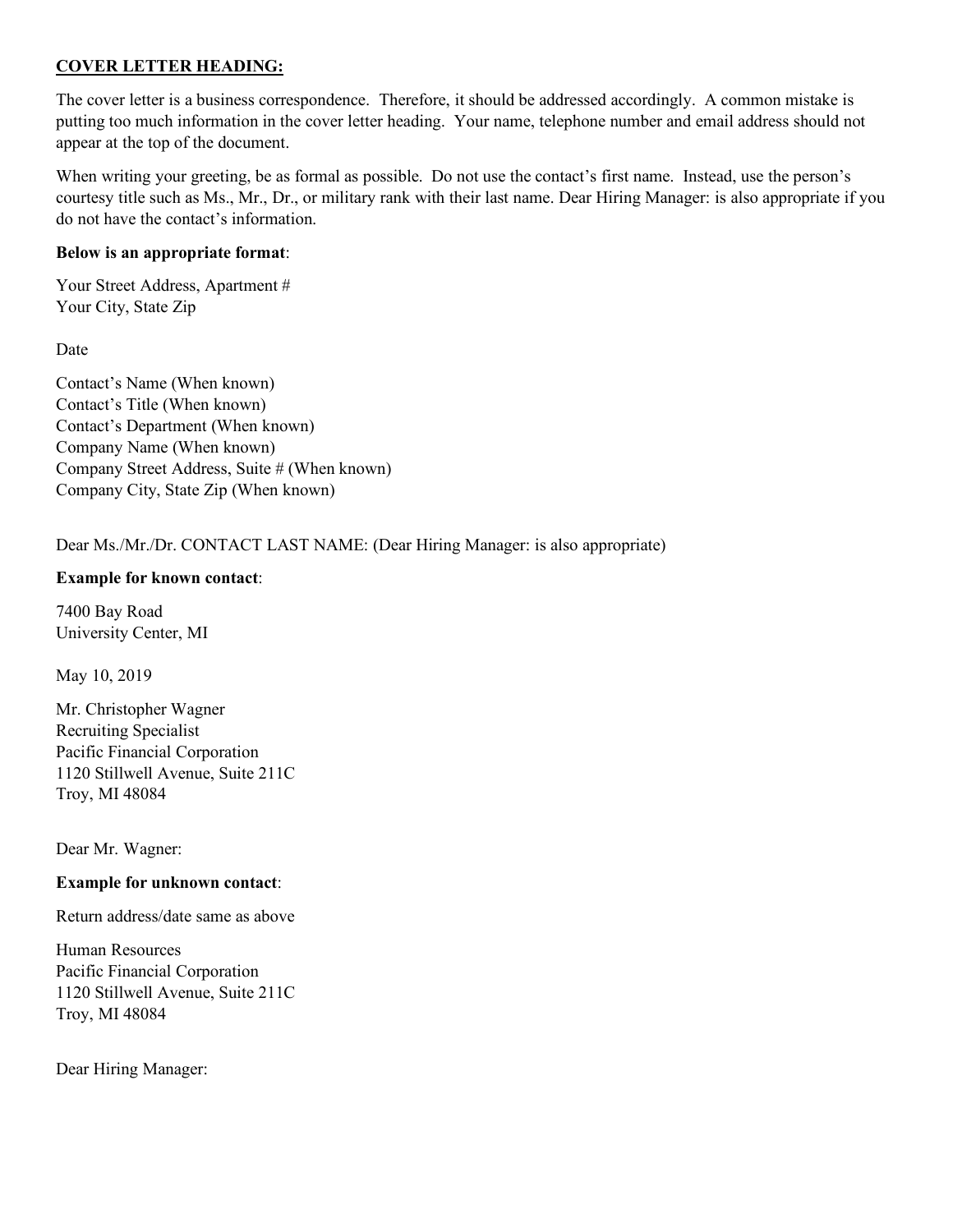# **COVER LETTER BODY PARAGRAPH:**

The goal of the cover letter body is to provide more information about yourself, particularly why you are the ideal match for the position by summarizing why you are the best candidate. This should cover your education and work experiences and how they relate to the position you are applying for. This is also an opportunity to elaborate upon something relevant that appears on your résumé.

Depending on your level of education or relevant experience, it is acceptable to write two paragraphs. The first paragraph would discuss your educational experience and how it relates to the position you are applying for. The second paragraph would discuss your relevant experiences. Consider splitting the educational and relevant experiences if your body paragraph is over seven lines.

Note that your cover letter will be read along with several others, so longer is not necessarily better. Choose your words carefully and impress the employer with your ability to write clearly.

It is best that the body paragraph be personalized for a specific organization. In the example below, this is done in the last sentence. Removal of the last sentence would be a suitable example of a generic body paragraph suitable for an employment fair or Internet job search site that allows employer viewing.

## **Example body paragraph**:

My enclosed résumé outlines my educational and professional experience. I am scheduled to graduate in May 2019 with a Bachelor of Business Administration in Finance from Saginaw Valley State University. During my internship with Brow, Kreager, and Scherzer, I learned to thrive in a fast-paced environment. An important lesson for me during that experience was that when each team member is motivated to do his or her best to support each other, great challenges become exciting instead of daunting. Our team not only met our division's output goals, but also received recognition at the corporate level for our high level of accuracy. I look forward to joining the Pacific Financial Corporation team and contributing to its success.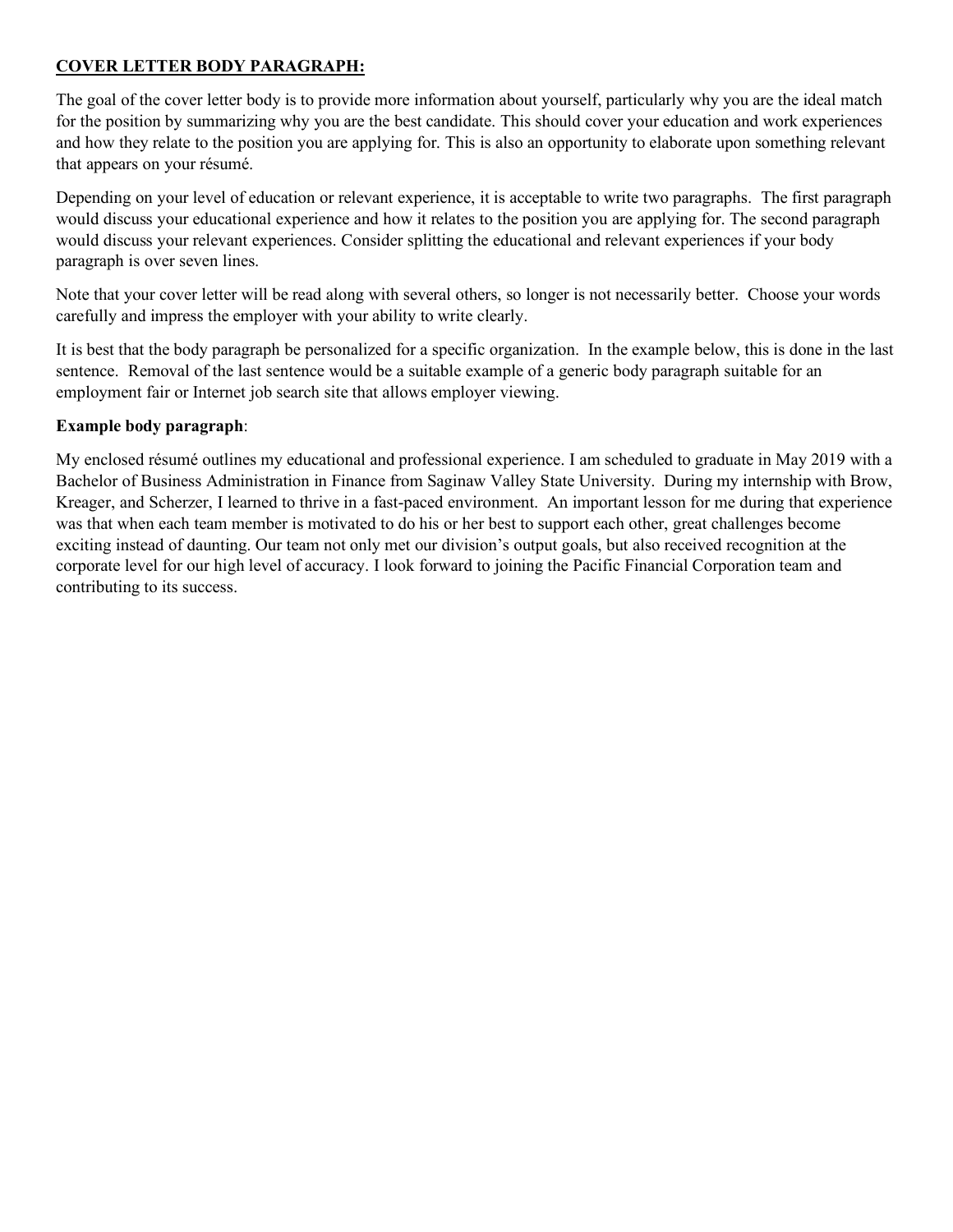# **COVER LETTER CONCLUSION:**

The goal of the cover letter conclusion is to thank the reader for his or her time. Include that you look forward to their reply and would appreciate the opportunity to interview for the position. Be sure to provide them with telephone and email contact information.

The closing that you choose should also be appropriate. Here are some examples of appropriate closing for business correspondences:

Sincerely

Sincerely yours

Respectfully

With kind regards

If you are submitting a hard copy of the letter on paper, then you would leave four spaces following the closing before your name. If you do not have the ability to sign your name, do not type your name twice or use a cursive font style in lieu of a personal signature. Many employers believe this looks tacky.

Include any enclosures underneath your name.

## **Example conclusion, one enclosure**:

Thank you for your time and consideration. I would like to schedule a personal interview at your convenience to further discuss my skills and qualifications. Please contact me at 989.964.4954 or careers@svsu.edu. I look forward to hearing from you.

Sincerely,

Susan Student

Enclosure: Résumé

# **Example conclusion, multiple enclosures**:

Thank you for your time and consideration. I would like to schedule a personal interview at your convenience to further discuss my skills and qualifications. Please contact me at 989.964.4954 or careers@svsu.edu. I look forward to hearing from you.

Sincerely,

Susan's Signature if available

Susan Student

Enclosures: Résumé, unofficial transcripts, letter of recommendation